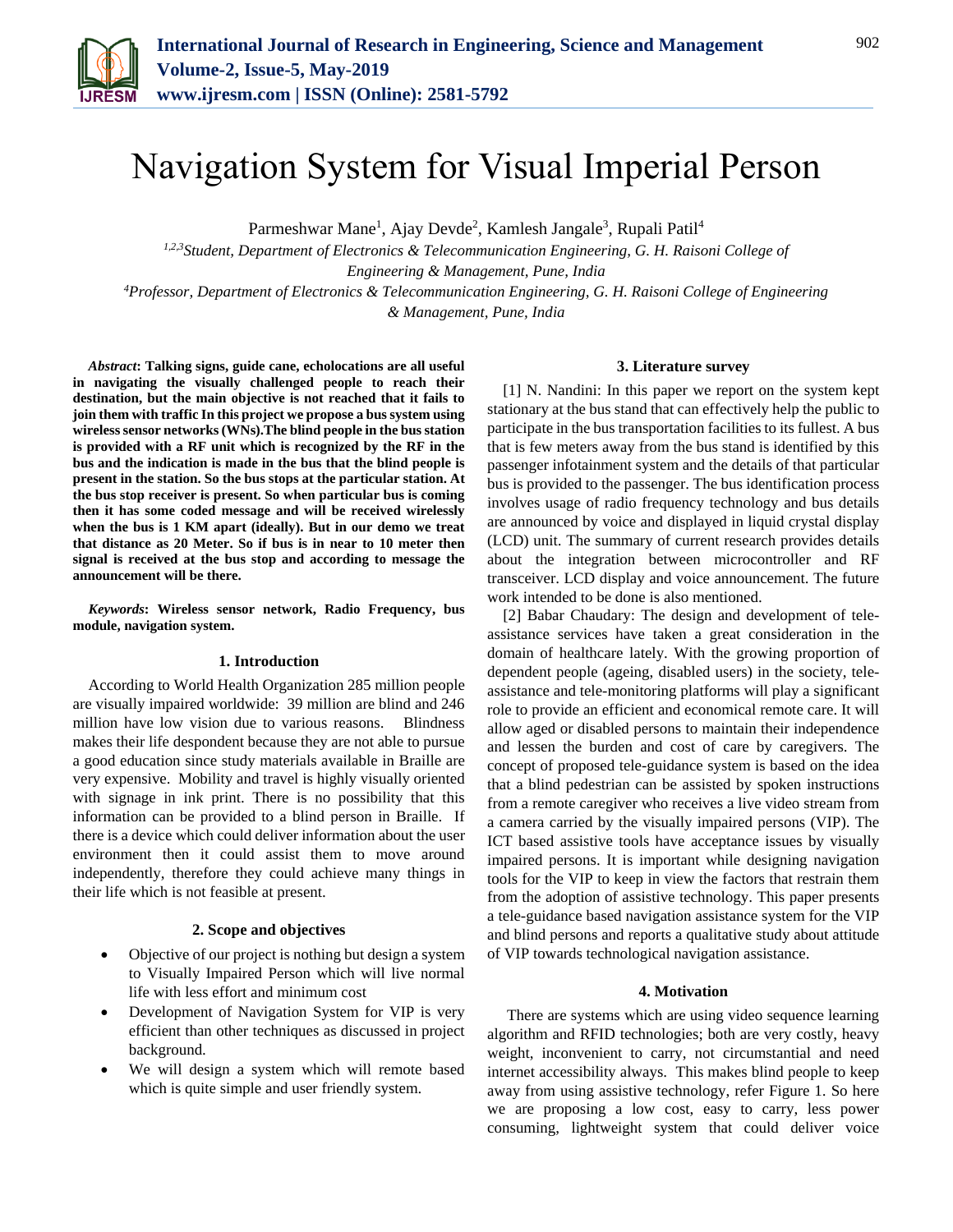

messages through mobile phone about the user environment. Hence the proposed system solves above mentioned problems to a great extent.



**5. Block diagram**

## *A. Forward Module: Module*



Fig. 2. Functional block diagram of bus unit

*Working:* The blind person waiting on bus-stop will press a button by reading bell language on the board. That will transmit a particular code for that respective bus. Whenever the bus by which the blind person is willing to go comes in the range an announcement is made in the bus that "A blind is waiting on next bus stop and we should take him in properly."

#### *B. Reverse Module*



*Working:* The bus driver will decide by which route he is willing to go and will press the route code on the remote. This code will continuously transmitted, whenever any bus stop comes in the range. Bus stop unit receives this code and decodes it and an announcement is made on the bus stop that "the coming bus is going to this destination via this way."

### **6. Hardware design**

#### *A. Microcontroller selection*

Microprocessors and microcontrollers are widely used in embedded systems products. Microcontroller is a programmable device. A microcontroller has a CPU in addition to a fixed amount of RAM, ROM, I/O ports and a timer embedded all on a single chip. The fixed amount of on-chip ROM, RAM and number of I/O ports in microcontrollers makes them ideal for many applications in which cost and space are critical. The Intel 8052 is Harvard architecture, single chip microcontroller  $(\mu C)$  which was developed by Intel in 1980 for use in embedded systems. It was popular in the 1980s and early 1990s, but today it has largely been superseded by a vast range of enhanced devices with 8052-compatible processor cores that are manufactured by more than 20 independent manufacturers including Atmel, Infineon Technologies and Maxim Integrated Products.8052 is an 8-bit processor, meaning that the CPU can work on only 8 bits of data at a time. Data larger than 8 bits has to be broken into 8-bit pieces to be processed by the CPU. 8052 is available in different memory types such as UV-EPROM, Flash and NV-RAM. The present project is implemented on Keil vision. In order to program the device, preload tool has been used to burn the program onto the microcontroller. The features, pin description of the microcontroller and the software tools used are discussed in the following sections.

| P1.0/T2                 |                 |                | ka  | <b>Mee</b>        |
|-------------------------|-----------------|----------------|-----|-------------------|
| P1.1/T2 EX E            |                 |                | ь   | PO.O/ADO          |
| $P1.2 \quad \Box$       |                 |                | m   | PQ.1 / AD1        |
| P1.3 国                  |                 |                | kи  | PQ.2 / AD2        |
| $P1.4$ $\overline{5}$   |                 |                | bol | <b>PO.3/AD3</b>   |
| P1.5                    | 画               |                | lт  | PQ.4 / ADA        |
| P1.6                    | $\overline{z}$  |                | ы   | PQ.5 / ADS        |
| P1.7                    | <b>DET</b>      | <b>AT89C52</b> | bэ  | <b>PO.6 / AD6</b> |
| Reset                   | $\overline{12}$ |                | ø   | PQ.7/AD7          |
| P3.0 / R <sub>N</sub> D | <b>IKK</b>      |                | в   | EA / Vpp          |
| P3.1 / TxD              | <b>But</b>      |                | B   | ALE / Prog        |
| P3.2 / In10             | <b>Kz</b>       |                | lэ  | <b>PSEN</b>       |
| P3.3 / Int1             | <b>STR</b>      |                | Þн  | P2.7 / A15        |
| P3.4/TO                 | 医细              |                | eЙ  | P2.6 / A14        |
| P3.5/T1                 | <b>DOM</b>      |                | ba  | P2.5 / A13        |
| P3.6 / Write            | 1.6             |                | lж  | P2.4 / A12        |
| P3.7 / Road             | <b>BUY</b>      |                | lт  | P2.3 / A11        |
| Crystal 2               | 3.4             |                | Þа  | P2.2 / A10        |
| Crystal 1               | <b>ICM</b>      |                | kя  | P2.1 / A9         |
| GND                     | Red             |                |     | P2.0/AB           |
|                         |                 |                |     |                   |
|                         |                 |                |     | EngineersGarage   |
|                         |                 |                |     |                   |

Fig. 4. Microcontroller

*B. Audio recorder*



Fig. 5. Audio Recorder (aPR 33A3)

Today's consumers demand the best in audio/voice. They want crystal-clear sound wherever they are in whatever format they want to use. APLUS delivers the technology to enhance a listener's audio/voice experience. The aPR33A series are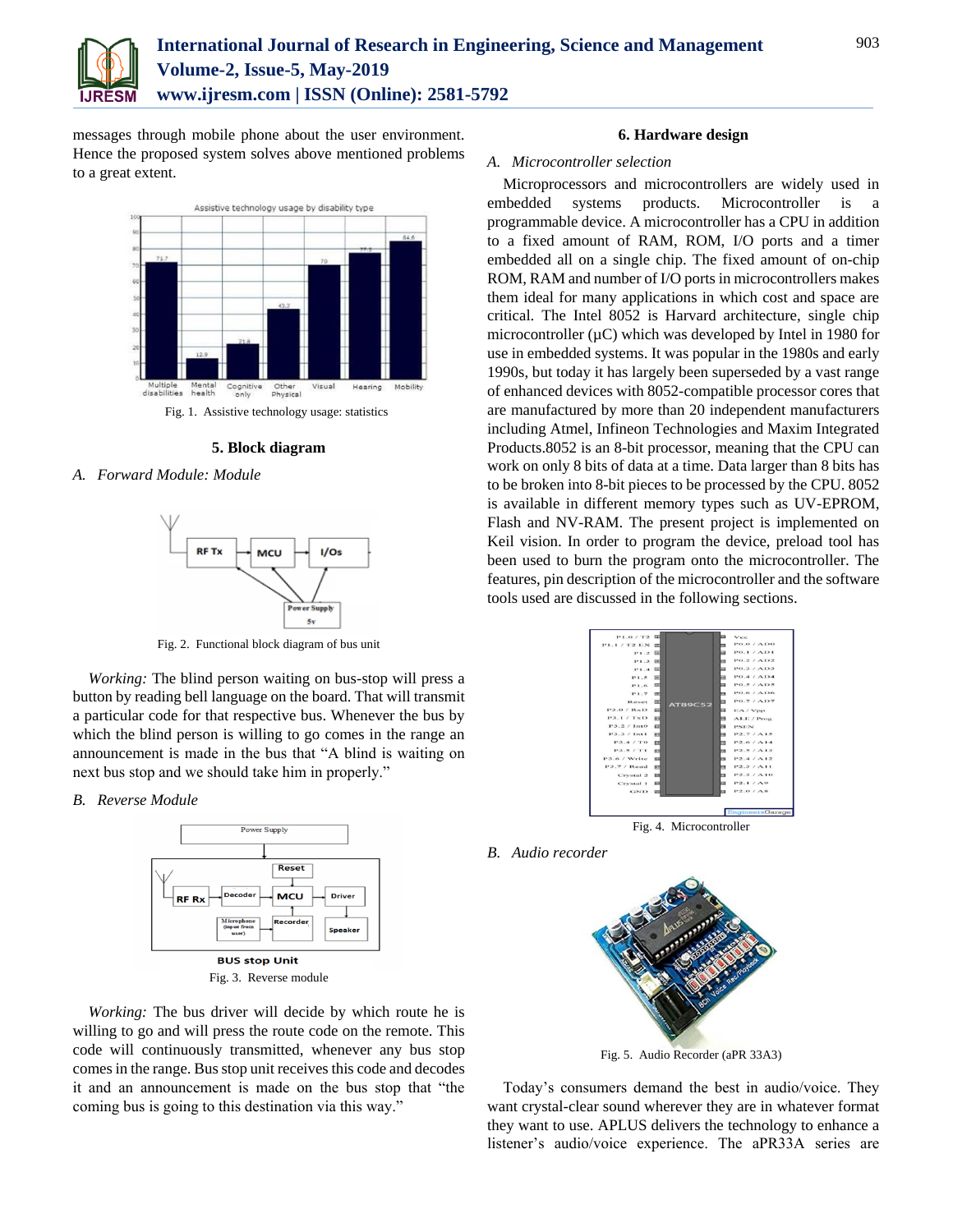

powerful audio processor along with high performance audio analog-to-digital converters (ADCs) and digital-to-analog converters (DACs). The aPR33A series are a fully integrated solution offering high performance and unparalleled integration with analog input, digital processing and analog output functionality. The aPR33A series incorporates all the functionality required to perform demanding audio/voice applications. High quality audio/voice systems with lower billof-material costs can be implemented with the aPR33A series because of its integrated analog data converters and full suite of quality-enhancing features such as sample-rate convertor. The aPR33A series C1.X is specially designed for simple CPU interface; user can record or playback up to 1024 voices by 5 I/Os only. This mode built in one complete memorymanagement system. The control side doesn't need to be burdened complicated memory distribution problems and it only needs to be through a simple instruction to proceed the audio/voice recording & playback so it largely shorten the developing time. Meanwhile, Chip provides the powermanagement system too. Users can let the chip enter powerdown mode when unused. It can effectively reduce electric current consuming to 15uA and increase the using time in any projects powered by batteries.

#### *C. Encoder*

| A <sub>0</sub> | $\mathbf{1}$   | 18<br>Vcc                |
|----------------|----------------|--------------------------|
| A1             | $\overline{2}$ | Output<br>17             |
| A <sub>2</sub> | $\sqrt{3}$     | Oscl<br>16               |
| A <sub>3</sub> | $\boxed{4}$    | 15<br>Osc2               |
| $A4$ 5         | HT12E          | 14 TE                    |
| A5             | 6              | 13<br>AD3                |
| A6             | $\overline{7}$ | $12 \overline{)}$<br>AD2 |
| A7             | $\boxed{8}$    | 11<br>AD1                |
| <b>GND</b>     | $\boxed{9}$    | AD <sub>0</sub><br>10    |
|                |                | EngineersGarage          |

Fig. 6. Encoder

HT12E is an encoder integrated circuit of 212 series of encoders. They are paired with 212 series of decoders for use in remote control system applications. It is mainly used in interfacing RF and infrared circuits. The chosen pair of encoder/decoder should have same number of addresses and data format. Simply put, HT12E converts the parallel inputs into serial output. It encodes the 12-bit parallel data into serial for transmission through an RF transmitter. These 12 bits are divided into 8 address bits and 4 data bits.

HT12E has a transmission enable pin which is active low. When a trigger signal is received on TE pin, the programmed addresses/data are transmitted together with the header bits via an RF or an infrared transmission medium. HT12E begins a 4 word transmission cycle upon receipt of a transmission enable. This cycle is repeated as long as TE is kept low. As soon as TE returns to high, the encoder output completes its final cycle and then stops.





Fig. 7. Decoder

HT12D is a decoder integrated circuit that belongs to 212 series of decoders. This series of decoders are mainly used for remote control system applications, like burglar alarm, car door controller, security system etc. It is mainly provided to interface RF and infrared circuits. They are paired with 212 series of encoders. The chosen pair of encoder/decoder should have same n

Block diagram them to output data pins. The serial input data is compared with the local addresses three times continuously. The input data code is decoded when no error or unmatched codes are found. A valid transmission in indicated by a high signal at VT pin.

#### *E. Power supply*



Fig. 8. Power supply

Power supply is a reference to a source of electrical power. A device or system that supplies electrical or other types of energy to an output load or group of loads is called a power supply unit or PSU. The term is most commonly applied to electrical energy supplies, less often to mechanical ones, and rarely to others. Here in our application we need a 5v DC power supply for all electronics involved in the project. This requires step down transformer, rectifier, voltage regulator, and filter circuit for generation of 5v DC power.

#### **7. PCB Layout & Software**

#### *A. Flowchart*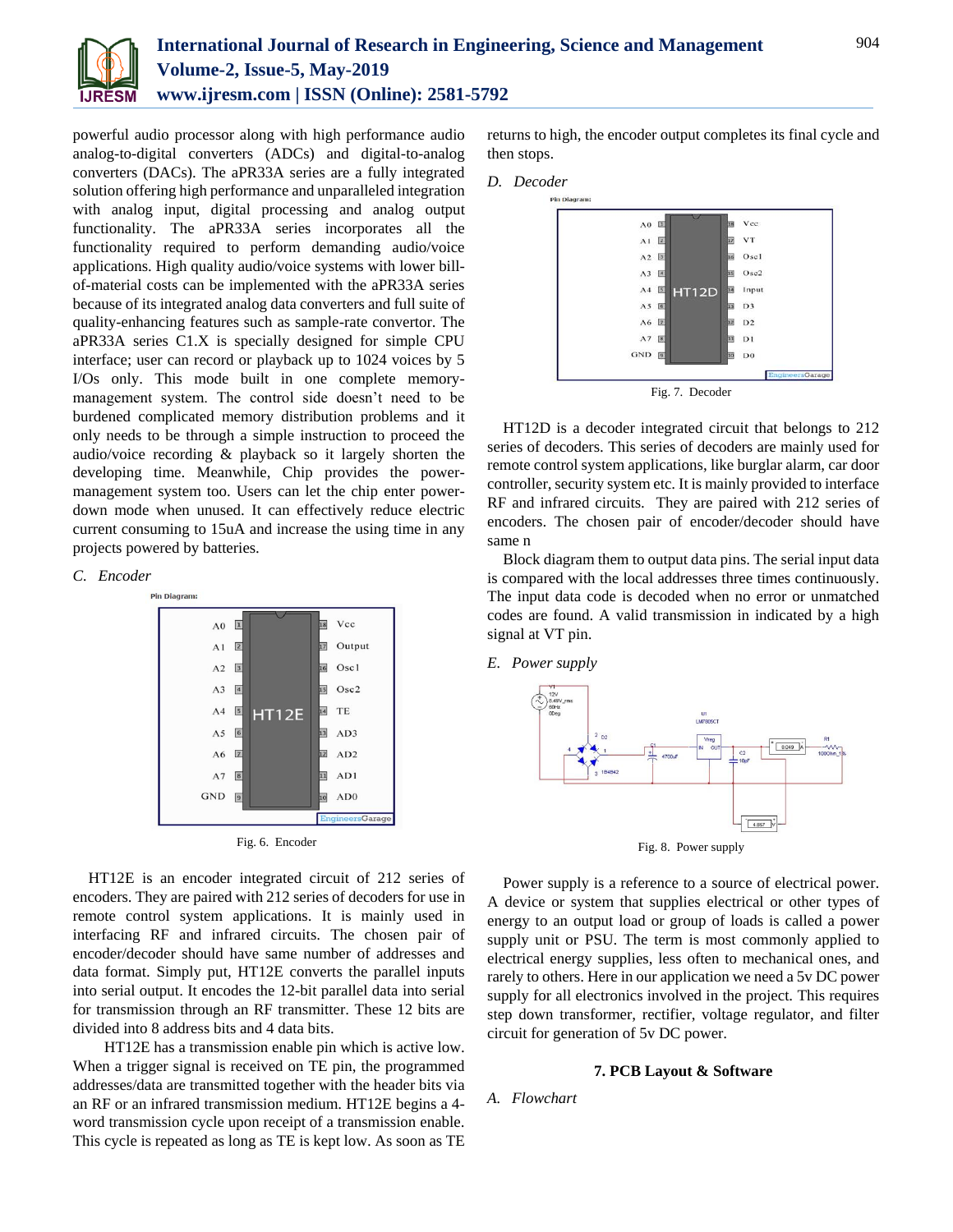



Fig. 9. Flowchart of design system

## *B. PCB Layout*



Fig. 10. Schematic of Forward Module



Fig. 11. Schematic of Reverse Module

## *C. Working of Principle*

When the blind person is at the bus stop, he/she gives the notification about their presence at the bus stop through a RFID tag. A RF unit is stationary at the bus stop and this unit is recognized by the RF unit in the bus. The reader circuit detects the RFID tags possessed by the blind person. The MCu is accompanied with a RFID reader circuit which initiates the signals. The signals are further transmitted via RF module to the bus unit by MCu. The blind person is alerted about the bus entering the bus stop through a buzzer turning on as soon the bus is within the RF range. When the bus enters the bus stop, the LED in the bus is turned ON giving the notification about the presence of blind person at the bus stop. The switches are utilized by the bus driver to notify the bus routes and these routes are provided to the bus stop unit via a RF transceiver. These bus routes are converted into audio signals using a voice synthesizer (aPR33A3). The required bus that the blind want to

aboard is notified to him/her with the aid of voice synthesizer and speaker system. The RF transceiver in the bus transmits the bus route to the RF transceiver at the bus stop, then the bus routes will be announced with the help of the speaker and blind person will decide whether to aboard the bus according to his/her required route to be travel.

**8. Conclusions, Result and Future Plan**



Fig. 12. Hardware setup of the project

## *A. Conclusions*

There are nearly 285 million blind people in the world which is a huge segment of society. Helping blind people to get familiar with technology in order to become more independent on their daily life is a necessity that everyone should be aware of. Thus, this project presented a new approach to bus identification system for VIPs using RF. This new prototype has many advantages which make it a good alternative to the current approaches since it facilitates for the VIPs the searching of the destination and the finding of the appropriate bus number. With this added device, a whole life of those people will change and now they can contribute positively to their society and overcome their weaknesses related to the ability to move freely and without the help of anyone. Also, the financial analysis showed that the components of such a system are cheaper than other systems.

## *B. Future Plan*

This prototype to assist the Visionless people while boarding the bus has wide applications other than just helping the blind people inform their presence to the bus driver. In further stages of development this project can be used to enhance the safety and comfort of a larger section of society. Following are some of the anticipated future scopes:

- This system can be installed over the taxies and not just public buses, all over the city. So that people can very easily communicate with them.
- This system, if manufactured commercially, is very economic and thus can be made available at the stores so that women, children, senior citizens or any section of society can use it.